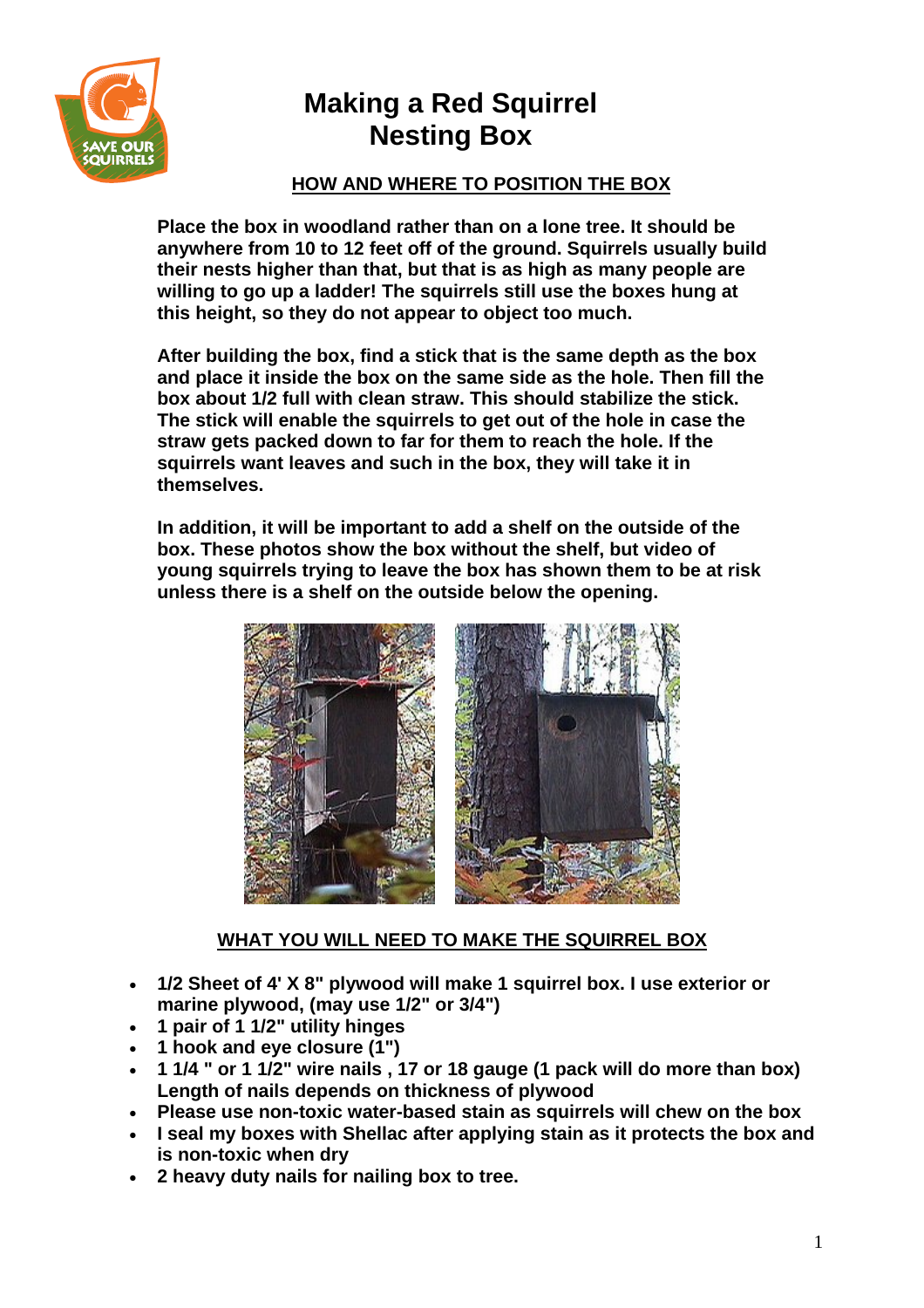

## **ASSEMBLY OF SQUIRREL BOX**



 $\leftarrow$  9 inches $\rightarrow$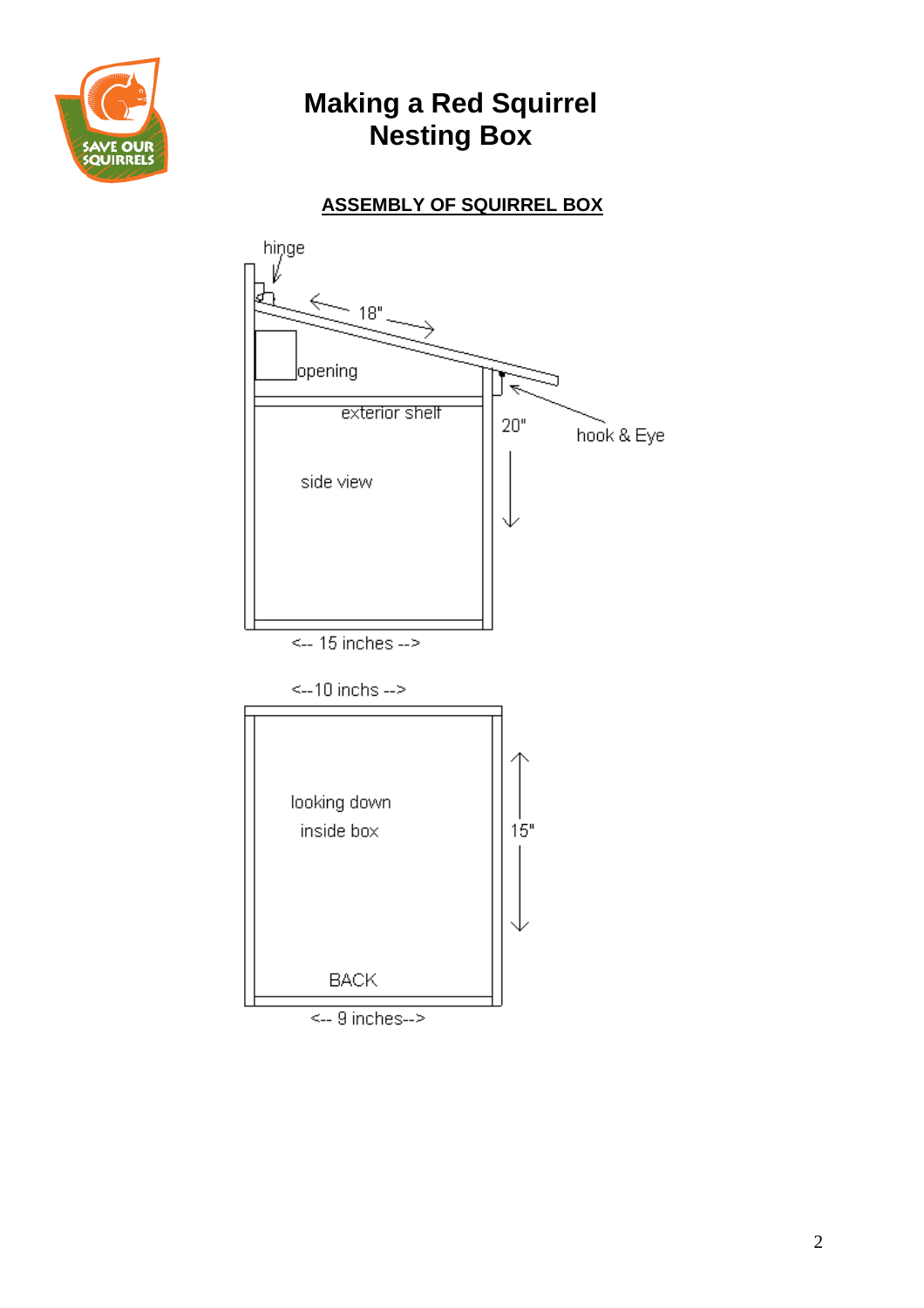

**CUT OUT THE FOLLOWING PIECES FOR SQUIRREL BOX**



to have for mounting in addition to the 3" space at the top.